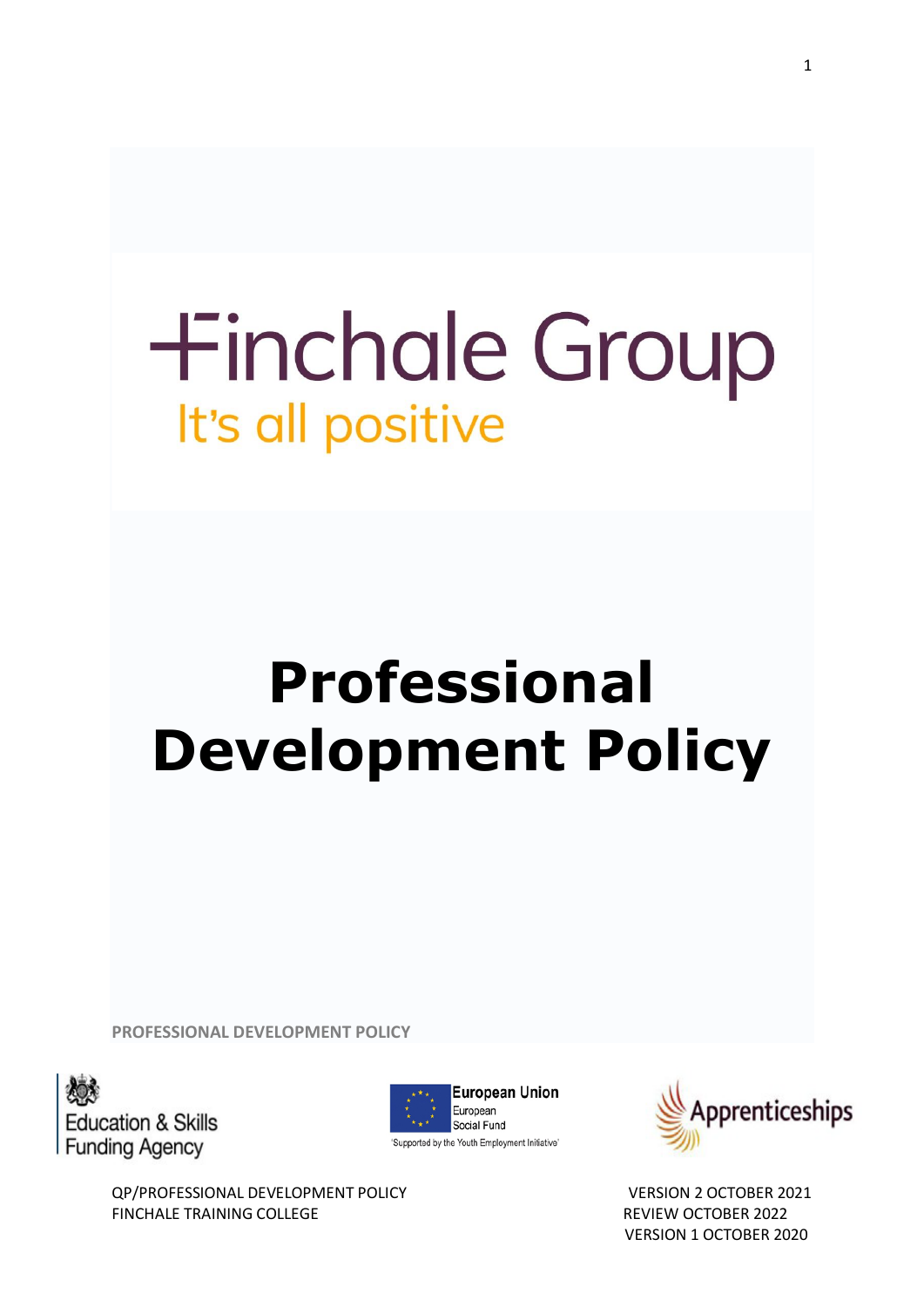# **Staff Professional Development Policy**

### **Contents Page**

| 4 |
|---|
| 4 |
| 4 |
| 5 |
|   |
| 5 |
|   |
| 6 |
| 6 |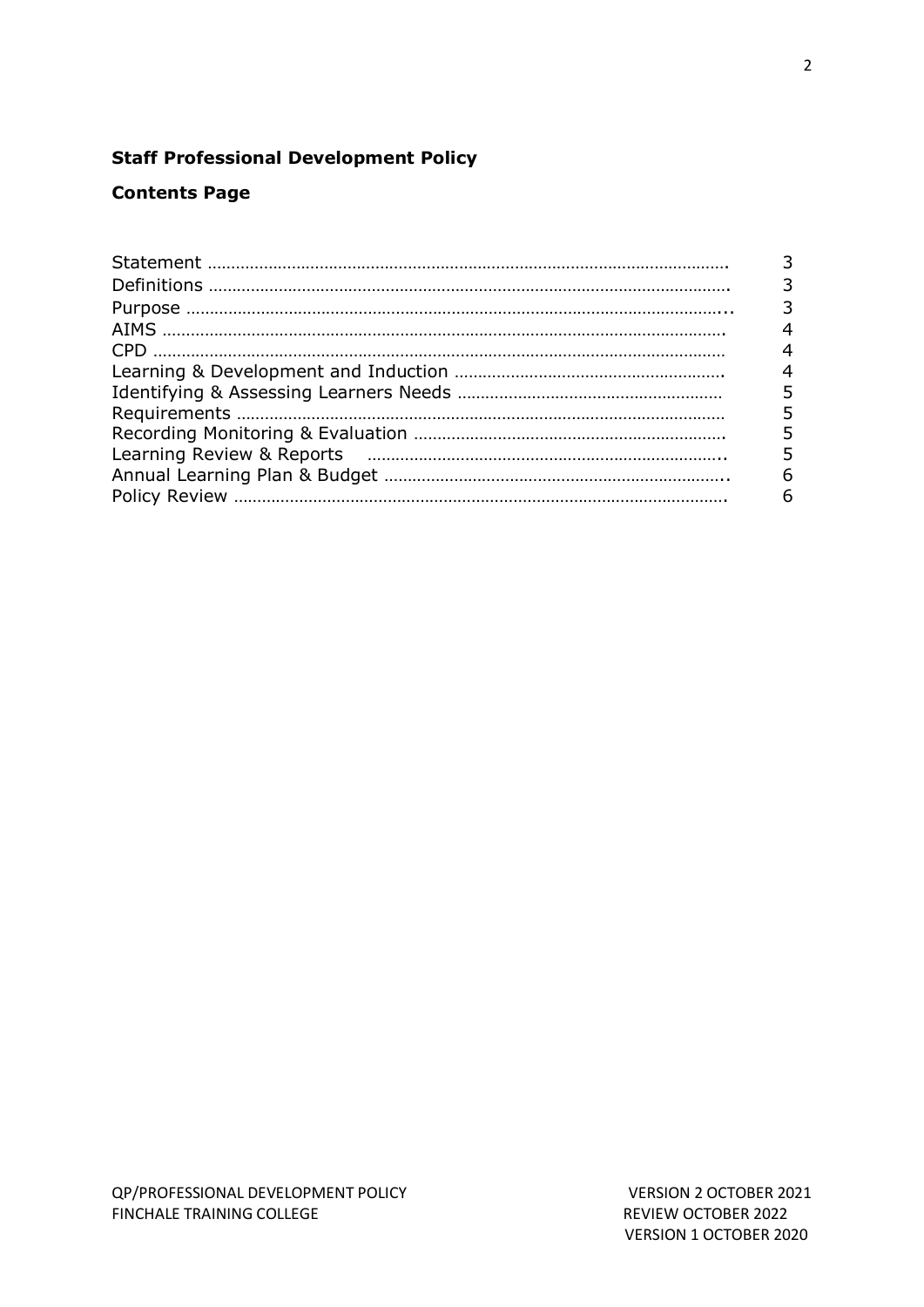## **Staff Professional Development Policy**

#### **Statement**

Finchale Training College aims to support individuals be the best they possibly can and will aim to achieve this by supporting staff through professional development and learning.

All employees are entitled to equal opportunities in all aspects of their development, and: -

- an induction into their job, their team and the organisation,
- explanation of the direction and the objectives of the organisation,
- clear and measurable objectives for their performance at work,
- regular and consistent 1:1 sessions,
- a yearly review of their performance,
- a manager who is committed to staff development,
- support to access learning, development, and career progression

Finchale Training College aims to attract and recruit the best people to delivers excellence, and have a staffing structure that supports the achievement of The Finchale Training College strategic aims.

#### **Definitions**

**Professional Development** is the process of improving and increasing capabilities of staff through access to education and training opportunities in the workplace; through outside organisations, or through observation of others performing the job. Professional Development helps build and maintain morale of staff members, improve standards and quality of the work performed, and is thought to attract higher quality staff to an organisation. It is also called "staff development".

**Continuing Professional Development** (CPD) is a combination of approaches, ideas and techniques that will help you manage your own learning and growth.

#### **Purpose**

This policy sets out how Finchale Training College will manage learning and development in a consistent and fair manner. Finchale Training College believes that staff development and learning should be an integral part of the organisation's strategic planning, enabling staff to perform their individual jobs effectively and, in doing so, ensure that the organisation achieves its aims and objectives.

The Professional Development Policy responds to the changes and demands within the professions. It will evolve in response to the changing needs of the staff and aims to continually improve, update, and extend behaviours, skills, and knowledge of staff.

QP/PROFESSIONAL DEVELOPMENT POLICY VERSION 2 OCTOBER 2021 FINCHALE TRAINING COLLEGE **REVIEW OCTOBER 2022** 

VERSION 1 OCTOBER 2020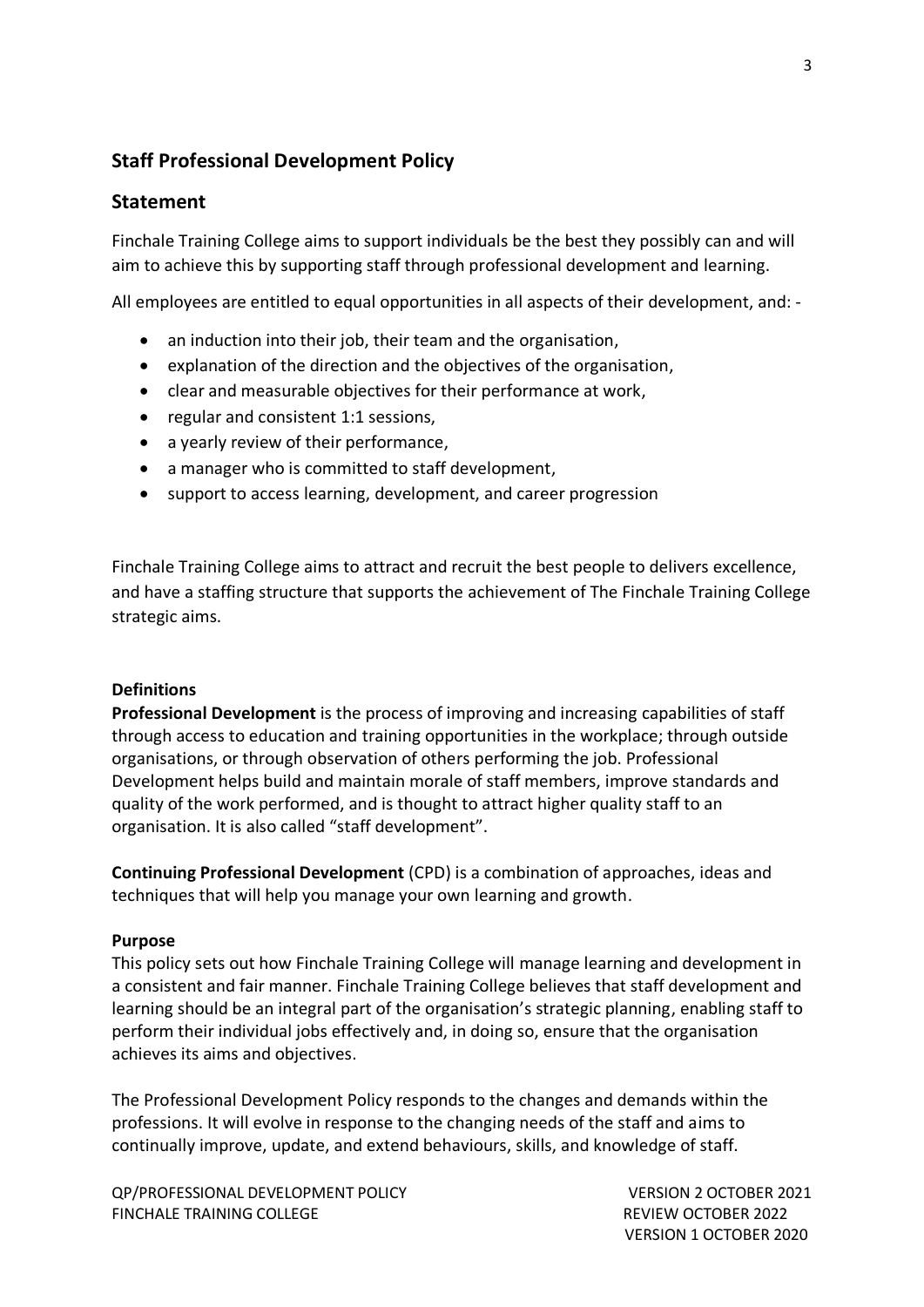The policy endeavours to increase job satisfaction, to aid career development and to support The Finchale Training College in operating more effectively.

#### **Aims**

The central aim is to provide an environment where continuous development can take place and where staff are supported and enabled to meet the changing demands and priorities of The Finchale Training Group and service users.

To achieve this aim, learning and development needs will be regularly reviewed, and working closely with their line manager, staff will be encouraged to play an active part in identifying their individual learning needs, selecting appropriate learning methods and in assessing the outcomes and effectiveness of their learning.

#### **CPD**

CPD is continual from Induction and throughout the length of employment with Finchale Training College, as a part of the organisations' commitment to support the continuing of staff professional development which provides employees a clear path to success within their current role and progression to future ones.

CPD essentially ensures that staff continue to be proficient and competent in their profession while also furnishing staff with essential skills that could help them progress with their career.

Finchale Training College will provide training and learning internally and where necessary, outsource specialist support.

#### **Learning & Development and Induction**

Line Managers will ensure all newly appointed staff undergo an induction process and coaching, if appropriate, in work processes and tasks expected of them. As a part of their induction, they will receive an introduction to The Finchale Training College mission, goals and targets, organisation structure, funding, the organisations equal opportunities policy and the roles and responsibilities of staff members. An induction programme helps new staff to familiarise themselves with the organisation, get to know others and to become more quickly at ease in a new work environment.

Finchale Training College believes that learning and development should be an ongoing process for all staff. All learning, and development activities have clearly stated learning objectives and the primary objective of those activities within Finchale Training College. Options for learning and development may include

- On the job learning / learning from others in the organisation
- Internal workshops / learning for groups or teams
- Self-paced learning / open learning books, videos

QP/PROFESSIONAL DEVELOPMENT POLICY VERSION 2 OCTOBER 2021 FINCHALE TRAINING COLLEGE **REVIEW OCTOBER 2022** 

VERSION 1 OCTOBER 2020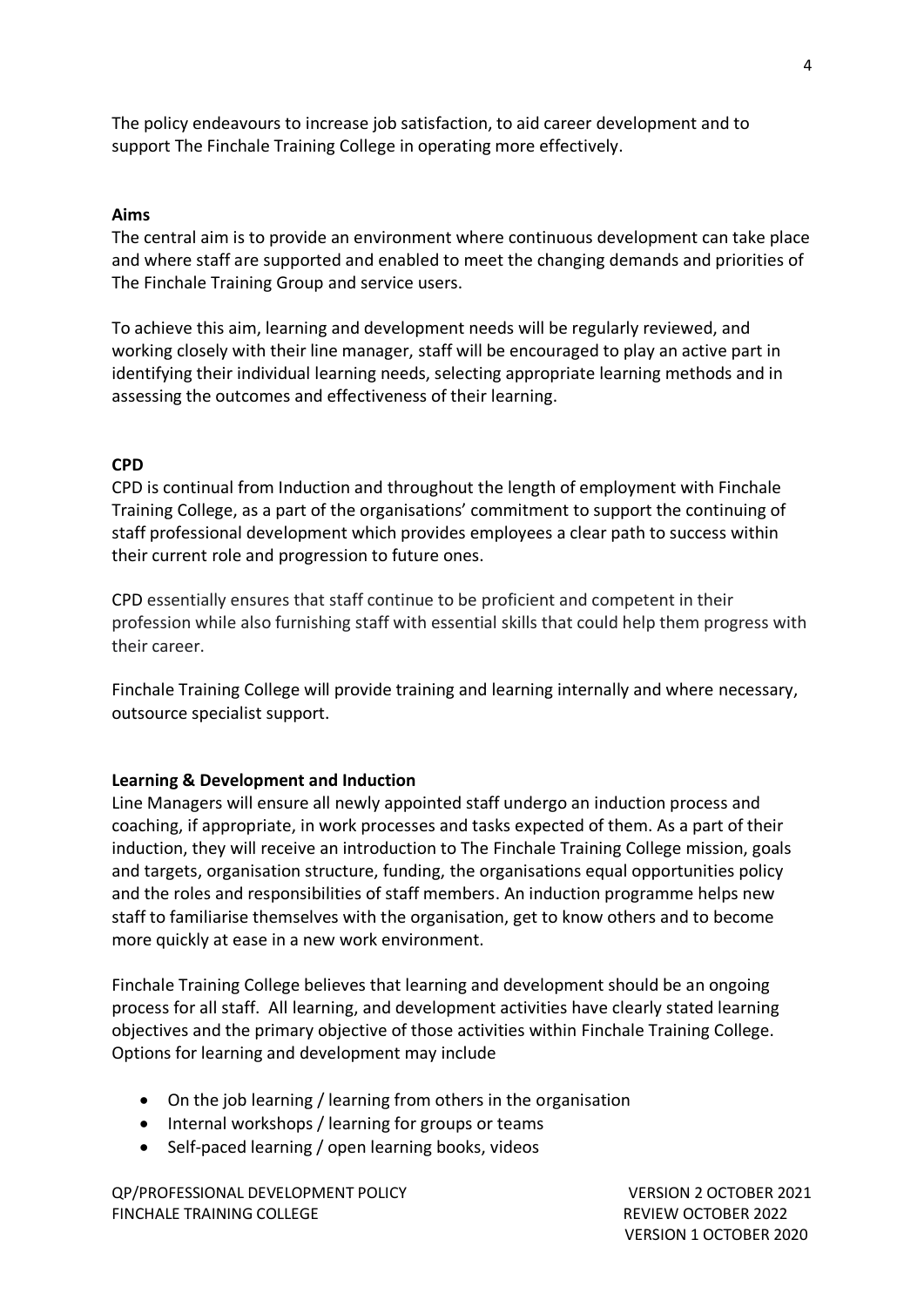- Off-job courses run by Finchale Group or other providers
- Secondments and placements / visits to other organisations
- Study tours especially partnership with other lead organisations
- Mentoring

#### **Identifying & Assessing Learners Needs**

Staff learning needs will be identified with the Line manager during regular 1:1 sessions and the yearly performance development/appraisal process. Collective learning needs may be identified within staff groups or teams and discussed with the appropriate Line manager.

Each Line manager has responsibility for the development of their staff, for assessing their learning and development needs and will work with the individual staff member to identify suitable learning methods.

The HR Manager will ensure that the learning needs of the staff are reviewed annually.

#### **Requirements**

All staff members agree to:

- Maintain professional knowledge and competence in their sector area,
- Seek appropriate support if organisational needs require involvement in new areas of activity
- Ensure that they provide a professional, up to date and insightful service
- Upon request will provide evidence of compliance with this policy

#### **Recording Monitoring & Evaluation**

The Operations Manager has responsibility for ensuring that a clear procedure is in place for recording, monitoring, and evaluating learning activities. Line managers will ensure that the procedure is followed for each learning activity.

Details of each learning activity will be received on a form that include: a description of the learning; agreed objectives; method of learning; resources needed; evaluation of outcomes. The staff member will complete the learning form with their Line Manager who will also be responsible for ensuring that the learning is monitored and that the outcomes and effectiveness of the learning are fully discussed and recorded.

The form will be kept by the member of staff to provide a clear record of learning for annual review and evaluation.

All staff will be encouraged to keep a record of their own learning in the form of a personal development portfolio.

#### **Learning Review & Reports**

Line Managers will provide feedback on staff learning and development activities and will review progress on a regular basis.

QP/PROFESSIONAL DEVELOPMENT POLICY VERSION 2 OCTOBER 2021 FINCHALE TRAINING COLLEGE **REVIEW OCTOBER 2022** 

VERSION 1 OCTOBER 2020